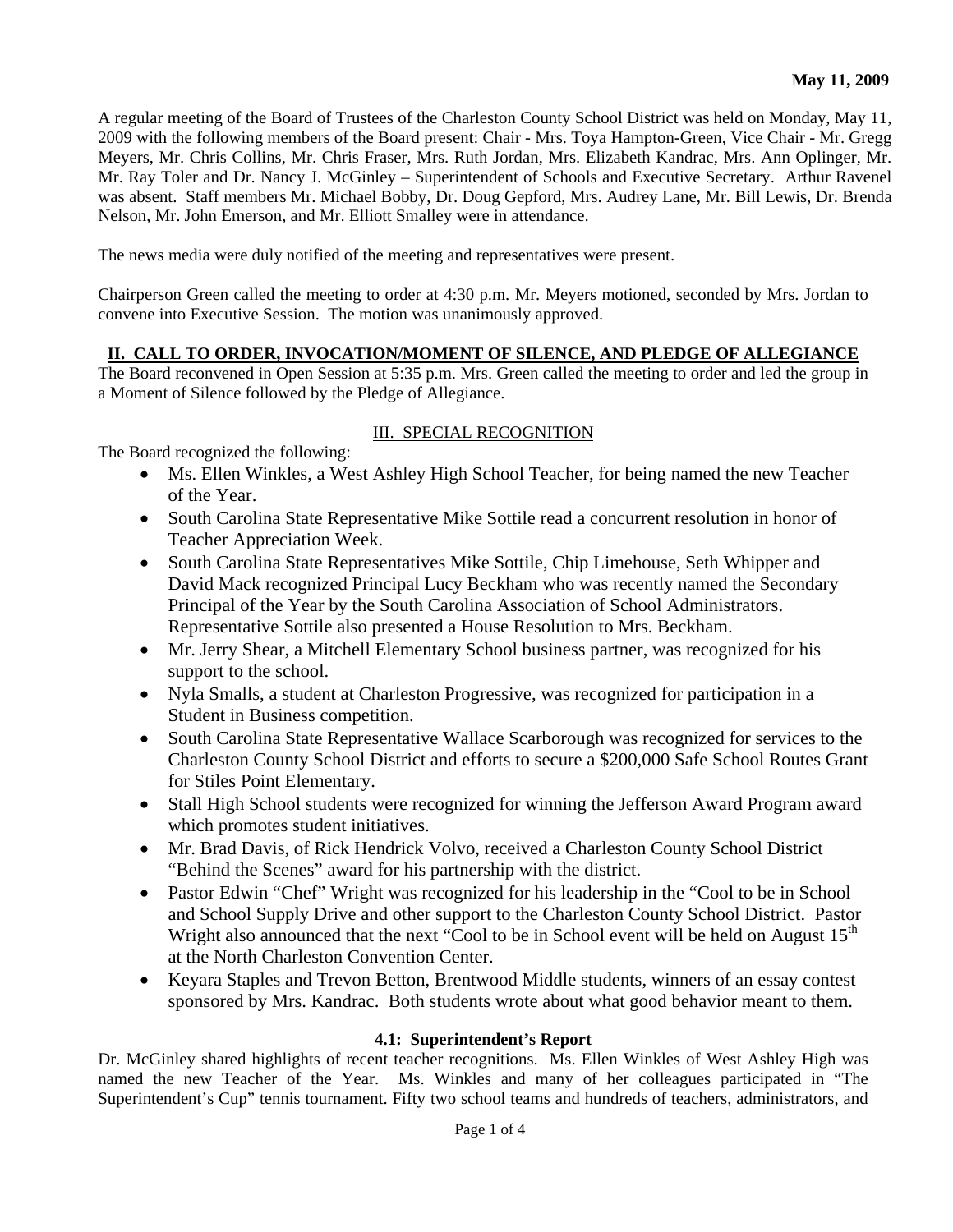school supporters participated. Haut Gap Middle School won the cup. Ms. Michelle Garner, a third grade teacher at A.C. Corcoran Elementary was named the May "Teacher of the Month". A dedication ceremony was held for the new Military Magnet Academy on Friday. In preparation for upcoming budget readings, the district is holding community budget meetings. Budget meetings were held in districts 4 and 23 last week and three more are scheduled for this week. A lot of planning is being done to ensure a successful 2009-2010 school year, including:

- Work around the North Charleston High School reconstitution and related plans;
- Opening new options for middle school students including the  $6<sup>th</sup>$  Grade Academy and Zucker Middle School
- Ensuring a successful transition for all families and staff impacted by School Redesign
- Laying of groundwork for significant interventions to boost literacy in At-Risk elementary schools, including expanded early childhood, the creation of 3<sup>rd</sup> grade academies, and "Ouick Start" summer program that will extend the school year for students who need extra help and
- Restructuring of Morningside Middle School which will be discussed later in the meeting.

# **V. VISITORS, PUBLIC COMMUNICATIONS**

## **5.1: Visitors, Public Communications**

- 1. Ms. Catherine Brehon asked the Board to consider allowing Dr. Moore to remain as principal at North Charleston.
- 2. Mr. Leeper commended Dr. Moore and Dr. Fraser for their efforts at North Charleston High and urged the Board to involve Dr. Moore in reconstitution efforts for the school.
- 3. Mr. Charles Maker who had to leave the meeting was represented by a parent volunteer who shared concerns regarding the reconstitution of North Charleston High.
- 4. Mrs. Ella Mae Washington presented a plan to the Board after expressing concerns regarding the district's reconstitution plans for North Charleston High.
- 5. Representatives David Mack and Seth Whipper addressed the Board regarding reconstitution plans for North Charleston High.

# **XI. APPROVAL OF MINUTES/EXECUTIVE SESSION AGENDA ITEM**

## **6.1: Open and Executive Session Minutes of March 23, 2009 and April 27, 2009**

Mr. Meyers motioned, seconded by Mr. Collins approval of open session and executive session minutes of March 23, 2009 with modifications shown below. Mr. Collins motioned, seconded by Mrs. Oplinger approval of open and executive session minutes of April 27, 2009. Mrs. Kandrac requested the minutes be amended as follows:

- March 23, 2009 correct votes on agenda item 9.4 approval of furlough to 8-1 (Kandrac opposed).
- April 27, 2009 correct votes on agenda item 9.1 approval of second reading of board policies to 6-2 (Kandrac and Toler opposed).

The motion to approve the March 23, 2009 and April 27, 2009 minutes with necessary revisions was approved 8-0.

## **6.2: Motions of Executive Session of May 11, 2009**

The Board approved the following motions that were made in Executive Session on May 11, 2009:

- 1. **Student Transfer Appeals** (30) The Board acted on student transfer appeals as follows:
	- All Student Transfer Appeals were approved, but two. Agenda items 1.1J and 1.1K were denied. The motion was approved 8-0.
- 2. **Workers Compensation Settlements** The Board approved two Workers Compensation Settlements. The motion was approved 8-0.
- **3. Legal Briefings** General Counsel briefed the Board on three lawsuits. The Board approved a motion authorizing General Counsel to move forward with mediation for one of the cases in litigation. The motion was approved 8-0.
- **4. Student Expulsion Appeal** The Board identified a date to hear a student expulsion appeal.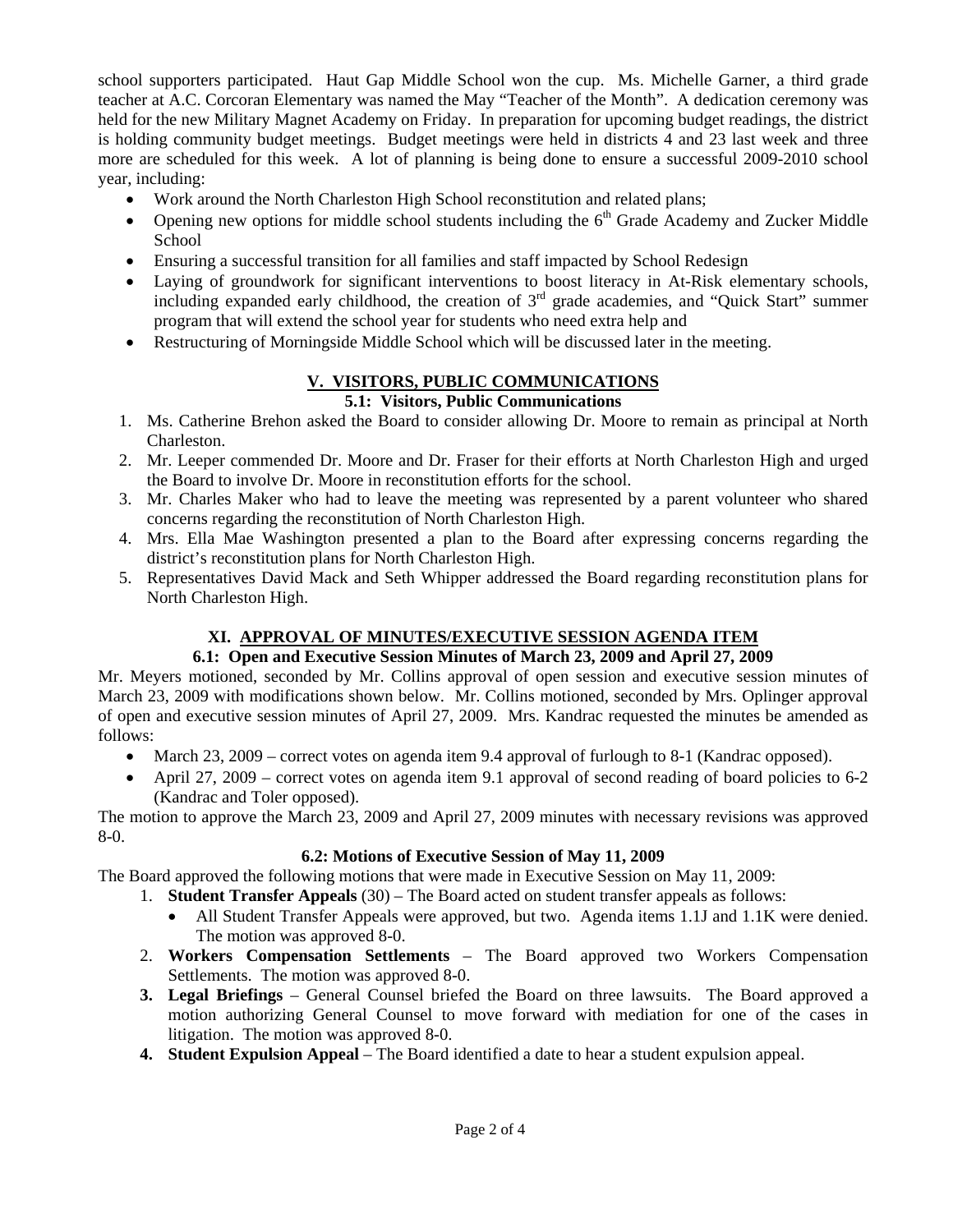- **5. Charleston Educational Excellence Financing Corporation (CEEFC) Appointment** The Board approved the appointment of Mr. Joe Rackley to the Charleston Educational Excellence Financing Corporation Board. The motion was approved 8-0.
- **6. Personnel Matter** The Board discussed personnel matters in Executive Session. No actions were taken.
- **7. Appointment to District Procurement Review Panel** The Board approved the appointment of Board member Ruth Jordan to the District's Procurement Review Panel. The motion was approved 8-0.

#### **6.3: Financial Minutes of April 27, 2009**

Mr. Meyers motioned, seconded by Mr. Fraser approval of the financial minutes for April 27, 2009. The motion was approved 8-0.

#### **VII: MANAGEMENT REPORT**

Mrs. Audrey Lane, Coordinator of Developmental Programs asked the Board if they had questions regarding the School Redesign information provided on Charlestown Academy. Mr. Fraser and Mr. Meyers expressed interest in tracking students who currently attend Charlestowne Academy.

#### **VIII: CHARLESTON ACHIEVING EXCELLENCE UPDATE**

## **8.1: Redesign of Morningside Middle School**

Mrs. Patricia Yandle – Associate Superintendent with the Middle School Learning Community Office presented information on the new single-gender academies at Morningside Middle School. Students are separated by gender and area taught differently based on brain research. Mrs. Yandle also presented information regarding tutoring during the school day, partnerships and introduced Ms. Kala Goodwine who is principal for the Girls Academy, Dr. Joe Williams, principal for the Boys Academy and Captain Smith who will serve as Assistant of the Girls Academy.

#### **8.2: Reconstitution of North Charleston High School**

Mr. Louis Martin – Associate Superintendent with the High School Learning Community Office presented the following information on Reconstitution plans for North Charleston High School.

- Staff/student organization:
	- Ninth Grade Academy: Three Small Learning Communities each with a staff teamed to a defined group of students including special education students.
	- Sophomore Academy: Three Small Learning Communities each with a staff teamed to a defined group of students including special education students.
	- Each academy will have a dedicated administrator.
	- Grades 11 and 12: traditional format
	- Increased student support:
	- Staff teams will have common planning time to discuss specific student needs and provide appropriate student support.
	- Teams will include a guidance person and a PBIS component to address student behavior issues.
	- 8.5, 9.5, 10.5 programs will address the needs of overage students toward on achieving time graduation.
	- Increased parent support:
	- The Ninth Grade and Sophomore Academies will each be assigned a parent advocate.
	- Each parent advocate will attend team meetings and be directly involved in parent contact to inform and support the parent in supporting their child.

# **IX**. **POTENTIAL CONSENT AGENDA ITEMS**

Page 3 of 4